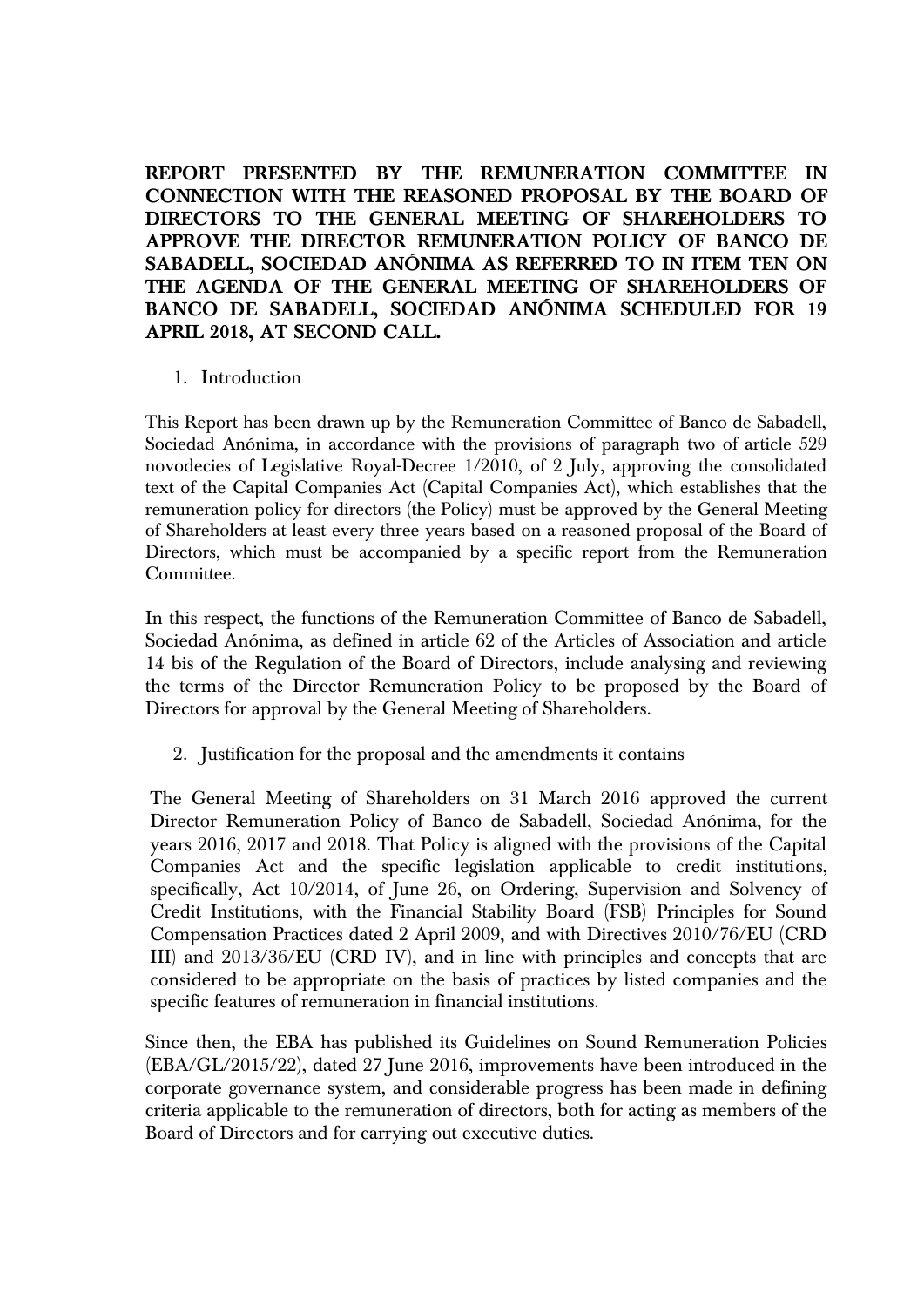The Director Remuneration Policy which is laid before the General Meeting of Shareholders for approval replaces in all its terms the one approved on 31 March 2016, and will remain in force in 2018, 2019 and 2020. It is intended to align the director remuneration criteria with the amendments that have been made, defining both the remuneration system for the directors in their capacity as members of the Board of Directors and the remuneration system applicable to those who perform executive duties; in the latter case, the applicable policy coincides with the Remuneration Policy for Banco Sabadell's Senior Management. It also establishes the maximum amount of annual remuneration payable to directors for discharging their duties.

The Director Remuneration Policy was reviewed in parallel and in a coordinated manner with the review of the Senior Management Remuneration Policy, the Remuneration Policy for the Group's Identified Staff, the Remuneration Policy for the Banco Sabadell Group and the Remuneration Policy for Banco Sabadell Spain for those same years, which were also submitted to the Board of Directors for approval based on a proposal by the Remuneration Committee.

This report sets out the reasons supporting the presentation by the Board of Directors to the General Meeting of Shareholders of a motion to approve the Director Remuneration Policy of Banco de Sabadell, Sociedad Anónima, for the years 2018, 2019 and 2020.

3. General principles of the Banco Sabadell Group's Remuneration Policy.

The Banco Sabadell Group's Remuneration Policy is focused on creating long-term value by aligning the interests of its shareholders and employees, in coherence with the strategic goals in terms of risks and the business, and the values of the Bank, all under a prudent management approach while avoiding conflicts of interest.

The principles of the Banco Sabadell Group's Remuneration Policy are as follows:

- 1. Promote medium- and long-term business and corporate sustainability, in addition to alignment with the group's values. This entails:
	- o Aligning the remuneration with the interests of the shareholders and with the creation of long-term value.
	- o Promoting rigorous risk management, with measures to avoid conflicts of interest.
	- o Aligning with the Bank's long-term business strategy, objectives, values and interests.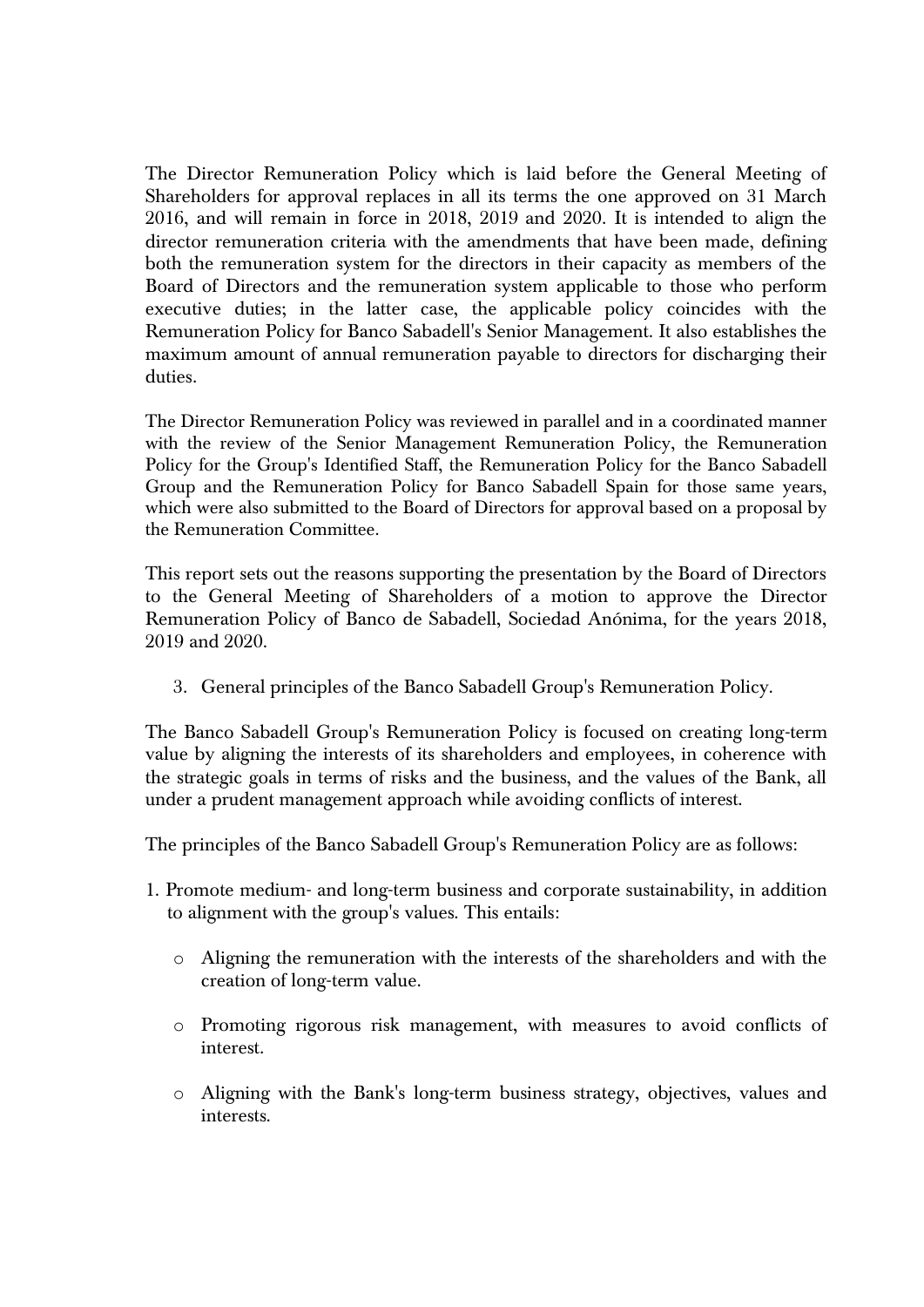- 2. Ensure a competitive and equitable remuneration system (external competitiveness and internal fairness):
	- o Ability to attract and retain the best talent.
	- o Rewarding track record and responsibility.
	- o Aligning with market standards and flexible to adapt to changes in the situation and in the demands of the sector.
- 3. Reward performance, by aligning remuneration with the results achieved by the individual and the level of risk that their position requires them to assume:
	- o An appropriate balance between the various remuneration components.
	- o Consideration of current and future risks and results, not encouraging the assumption of risks that exceed the level tolerated by the institution.
	- o Simple, transparent and clear system. The Banco Sabadell Group Remuneration Policy must be understandable and easy to communicate to the entire workforce.
- 4. Main developments in the Director Remuneration Policy

The main changes in the Policy with respect to the one approved by the General Meeting on 31 March 2016, in order to align it with the most recent changes in legislation and case law and with best practices in the field of corporate governance, are as follows:

- o In the case of the remuneration for directors in their capacity as members of the Board of Directors of Banco de Sabadell, Sociedad Anónima, a clear distinction is made between fixed remuneration and per diem attendance fees; directors may collect attendance fees for up to two missed meetings provided that they grant proxy.
- o In the case of executive directors, for their executive functions:
	- Clearer distinction between the fixed and variable proportions of remuneration.
	- Improved definition of short-term variable remuneration and the concept of long-term remuneration.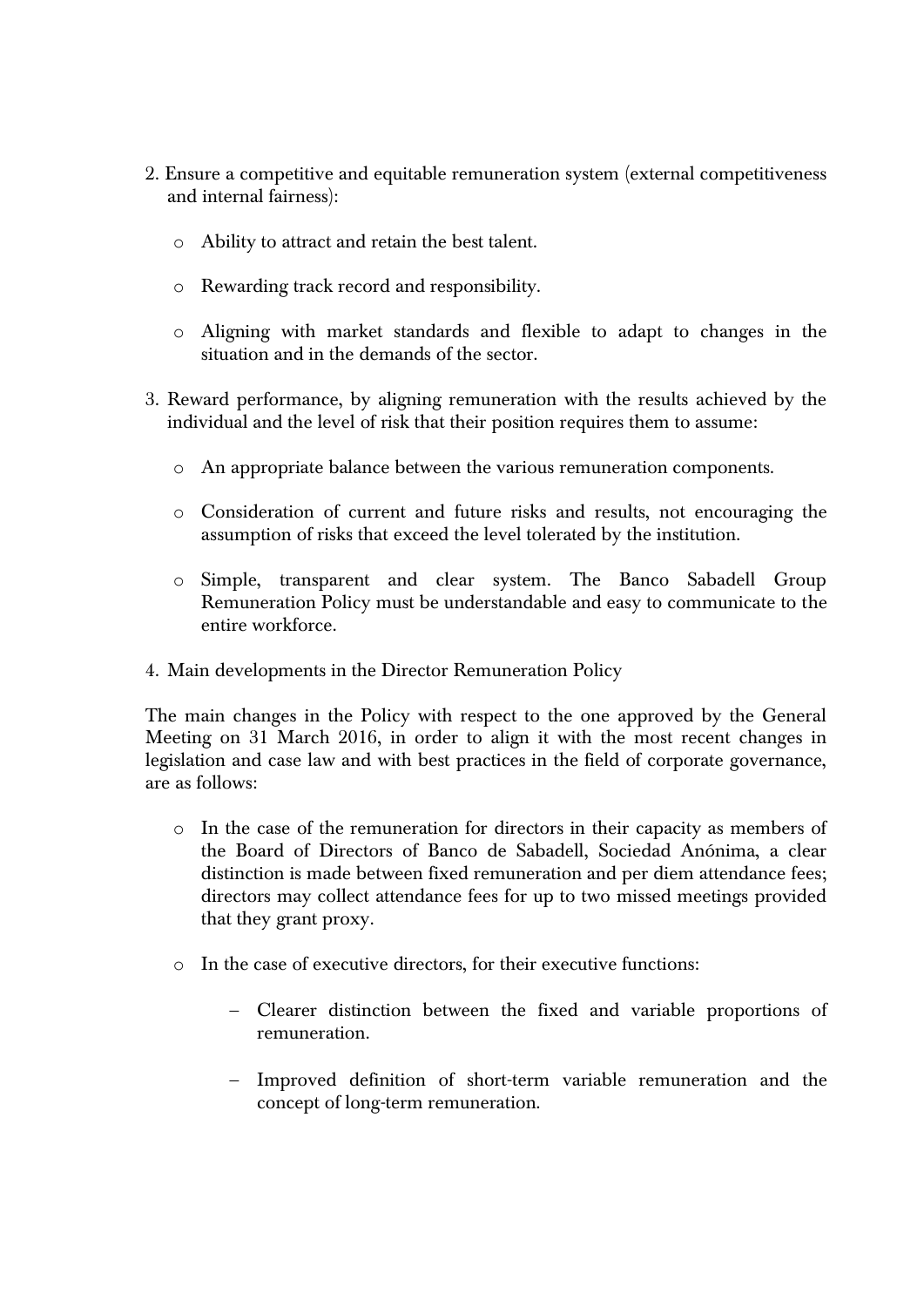- More detailed definition and more precise demarcation of the measurement parameters for goals linked to both short-term variable remuneration and long-term remuneration.
- Increase in the deferral percentage of short-term variable remuneration and long-term remuneration to executive directors from 50% to 60% of the total amount receivable.
- Increase in the deferral period of short-term variable remuneration to 5 years.
- Introduction of multi-year objectives with defined parameters in the long-term incentive linked to share price rises and increase of the deferral period to 5 years.
- Restrictions on the transferability of the shares received in the form of short-term variable remuneration and the long-term incentive until a period of at least 3 years has elapsed since their delivery unless the director holds an amount equivalent to twice their fixed annual remuneration.
- Inclusion of an ex ante adjustment to the entire variable remuneration, determined by the Board of Directors at the proposal of the Remuneration Committee. Risk factors and the Bank's earnings will be taken into account in determining that adjustment. Additionally, variable remuneration will not be generated, or it will be reduced, if the Bank's capital is less than the Maximum Distributable Amount (MDA).
- Review of malus and clawback clauses, to better determine the reasons for their application.
- Limit on termination and non-competition clauses, where these exist, to two years' remuneration.
- Cap on variable remuneration at 200% of annual fixed remuneration, subject to approval by the General Meeting of Shareholders, in cases expressly defined in the Policy, without there being discretionality at the time of their recognition by the Remuneration Committee.

These measures were included in the Senior Management Policy approved by Banco Sabadell's Board of Directors at its meeting of 1 February 2018.